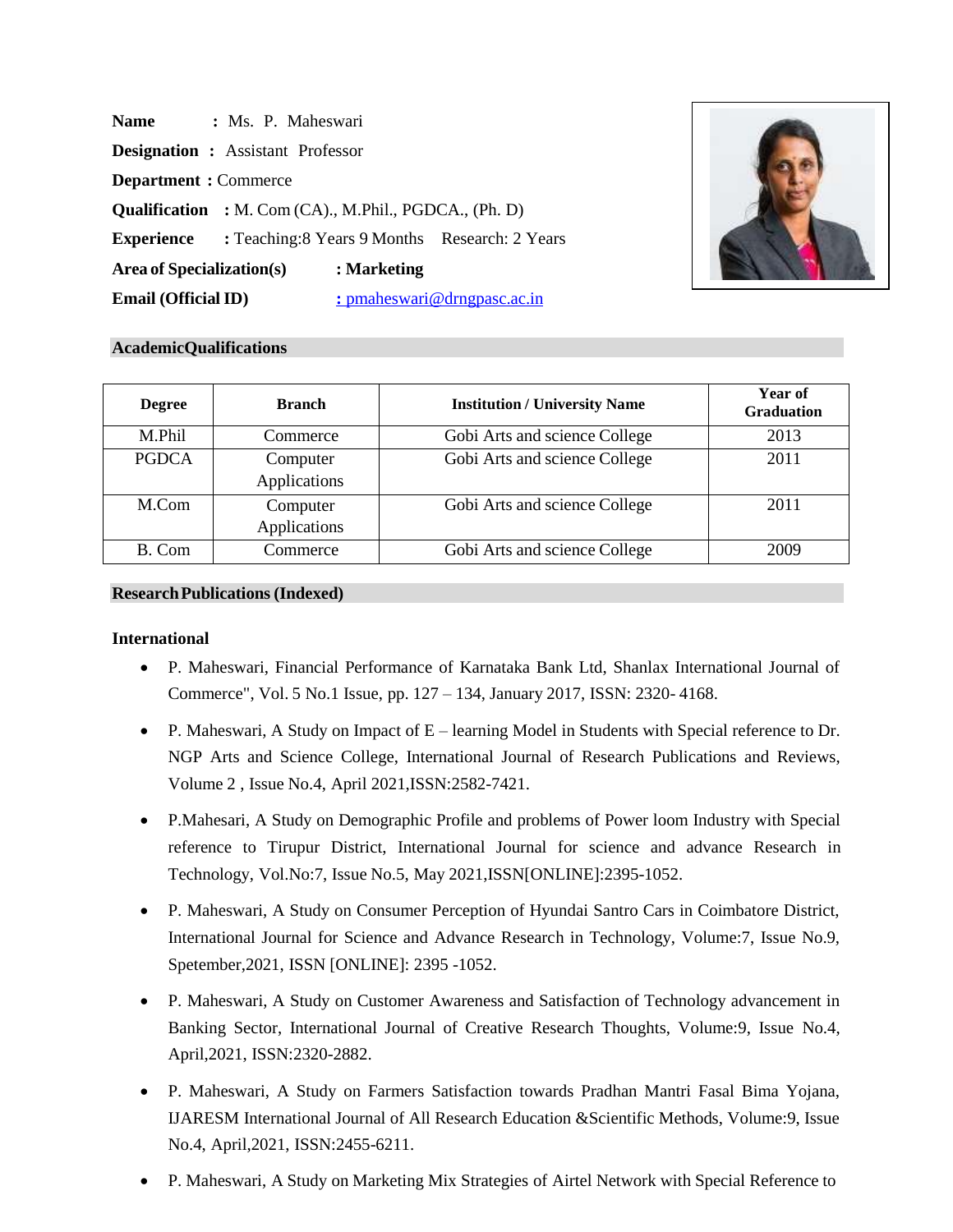Coimbatore City, International Journal of Research Publication and Reviews, Volume:2, Issue No.4, April, 2021, ISSN: 2582-7421.

• P. Maheswari, Students Perception on Educational Loan with Special Reference to Coimbatore District, EPRA International Journal of Research & Development (LJRD), Volume:6, Issue No;6, June,2021, ISSN [ ONLINE]: 2455- 7838.

# **Presentations inConference**

• Women empowerment through Self Help group, MSME, Guruvayaruppan Institute of Management, 10 - Oct - 2013

### **Participation inConference**

### **International**

- Current trends in E- Commerce solutions in trade practice A Global Scenario, SNMV college of arts and science, 4-Sep-2019
- E- start up: Challenges and opportunities, Rathinam College of arts and science, 25-Feb-2020
- National Contemporary Issues in GST in India, SNMV college of arts and science, 6-Feb-2020
- E Banking Oppourtunities and challenges, SNMV college of arts and science, 9-Sep-2019

# **Webinars & FDP**

- "Digital Teaching Methods in Higher Education", Hindusthan College of Arts and Science, 23<sup>rd</sup> August,  $2021$  to  $28<sup>th</sup>$  August,  $2021$ .
- "Five Day International Faculty Development Program on Exploring the New Paradigms of Communication and Pedagogical Innovations in the Pandemic Driven World", Institute of Engineering & Management, Kolkata, 3<sup>rd</sup> -7<sup>th</sup> August, 2021.
- Five days Faculty Development Program on "Fundamentals of Research Design and Methodology", Oriental College of Technology,  $2<sup>nd</sup> - 6<sup>th</sup>$  August, 2021.
- "ICT Tools for Teaching, Learning & Evaluation", Saradha Gandharan College,  $4<sup>th</sup> 6<sup>th</sup>$  August, 2021.
- Five day online Faculty Development Programme (FDP on "Professional Ethics", Reva University,  $2<sup>nd</sup> - 6<sup>th</sup>$  August, 2021.
- Five Day National Level Faculty Development Programme on "Advancing Towards Sustainable Teaching and Learning Pedagogy",  $2<sup>nd</sup> - 6<sup>th</sup>$  August, 2021.
- "Advancing Towards Sustainable Teaching and Learning Pedagogy",Kongu Arts and Science College, $2<sup>nd</sup> - 6<sup>th</sup>$  August, 2021.
- 7 days Webinar Workshop on "How Can I Become a Career Counsellor",Bharathiar University,06- 12 May,2020.